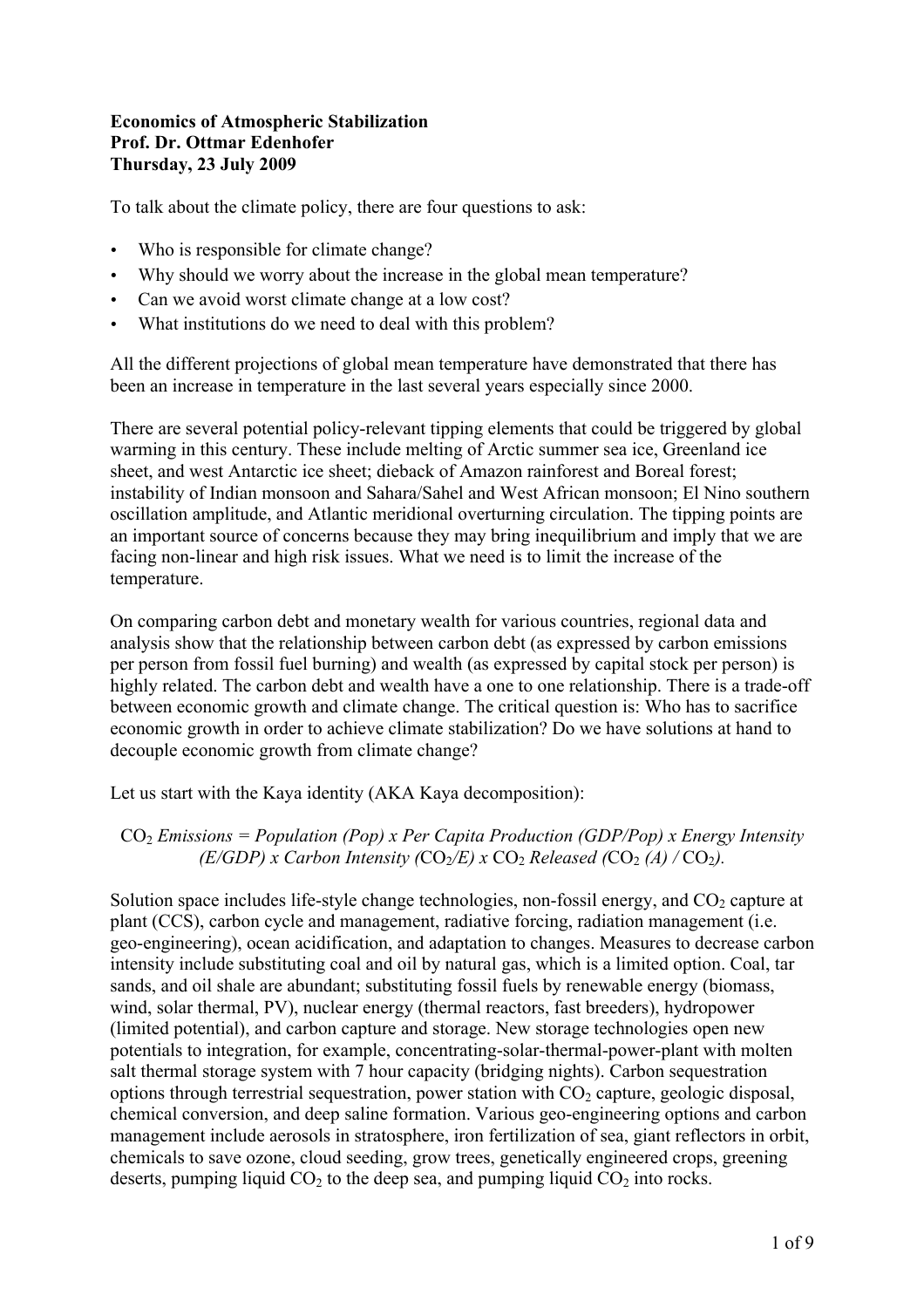Science is not clarified yet in terms of assessment of controlling the radiation balance. If geoengineering can work, it will transform the climate debate substantially: The climate problem can then be solved unilaterally. However, geo-engineering might then resemble the arms race problem. Are there limits to adaptation? Are Dutch cows ready for sea-level rise?

How to assess the solution space? What are unintended consequences of the different solutions? Do we have all tools to analyze and evaluate the "solution spaces"? Answer is not yet. Need to look at the whole "solution spaces." Economists invented three tools for identifying acceptable portfolios of options:

- Cost-benefit analysis
- Cost-effectiveness analysis
- Multi-criteria analysis

The publication of Mckinsey (2009), *Pathway to Low Carbon Economy*, assessing costs of various mitigation options is an example of cost-benefit analysis, in which it lists from most efficient technology to the highly cost technology.

However, Prof. Edenhofer argues that the conventional cost-benefit analysis is not suitable and thus should not be applied to the analysis of the climate change problems.

Cost-benefit analysis finds the point where marginal abatement equals the marginal damages and leads to efficient pollution! But this analysis not relevant when optimal emissions rate is zero!



The intersection of the MC and MD curves above determines the level of the optimal emissions.

Efficient pollution versus efficient abatement: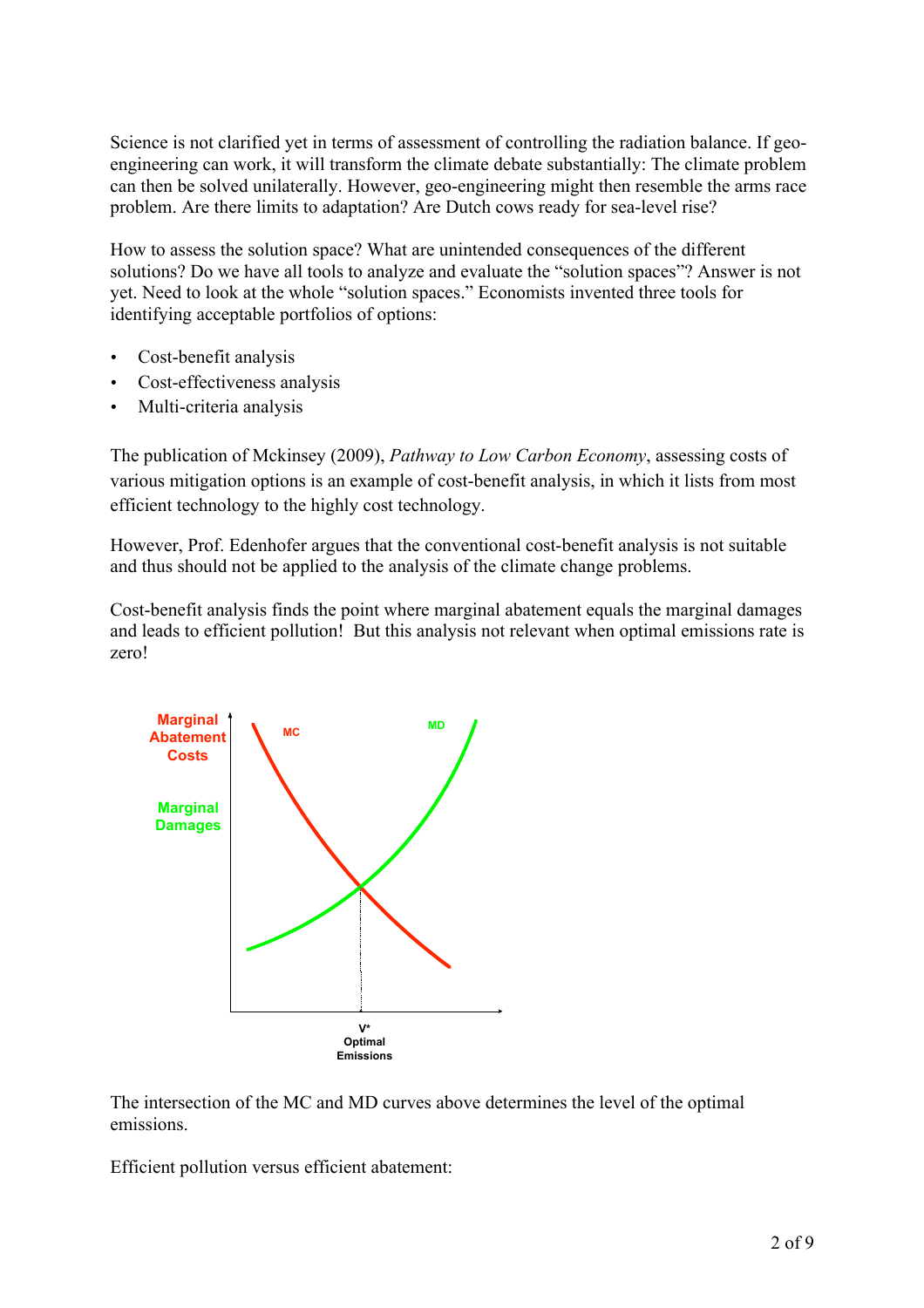Benefits from emissions = costs of abatement Benefits from abatement = avoided damages

• When adaptation increases, the MD curve shifts downwards, given other things equal, the optimal emissions shift from V\* to V\*\* (increased).

Cost-Benefit Analysis and Stock Pollutant:

For  $\alpha \to 0$ ,  $V^* \to 0$ *i*  $i \left( u + i \right)$  *or*  $D \mid \alpha \rightarrow \partial R$  $V_i(\alpha+r)$   $\partial V$ α α  $rac{\partial D}{\partial V_i} \left( \frac{\alpha}{\alpha + r} \right) = \frac{\partial}{\partial \alpha}$ 

where  $\alpha$  - natural decay rate.

Discounting future: If a  $\geq 0$ , V<sup>\*</sup>  $\geq 0$  then the cost-benefit analysis cannot be applied.

• With lower decay rate, the MD curve shits to the left, for each emission, the marginal damage is higher, the optimal emissions shift from  $V^*$  to  $V^{**}$  (decreased).

Discounting issue is very important for cost-benefit analysis. Debate on this has generated much more heat since Stern Review published!

• With lowered discount rate, the MD curve shifts to the left, for each emission, the marginal damage is higher, the optimal emissions shift from  $V^*$  to  $V^{**}$  (decreased).

What can we learn from this simple model: first, the *discount rate* determines climate policy. However, the debate on discounting is driven by *ethical judgments*. This might be the reason why many economists are puzzled by this issue. Second, the assessment of *mitigation, damage and adaptation* costs determines also the climate policy ramp. This latter assessment is driven by *scientific insights*.

The debate on discounting: first, a low discount rate leads to more ambitious climate policy because as shown above, with lower discount rate, the marginal damage is higher. Second, however, it is not easy to justify a low discount rate. This is because inter- and intragenerational justice has to be taken into account and there is uncertainty.

Stern's welfare function is:

$$
W = \int_{0}^{\infty} \frac{C^{1-\eta}}{1-\eta} e^{-\delta t} dt
$$

where:

 $W = W$ elfare  $C =$ Consumption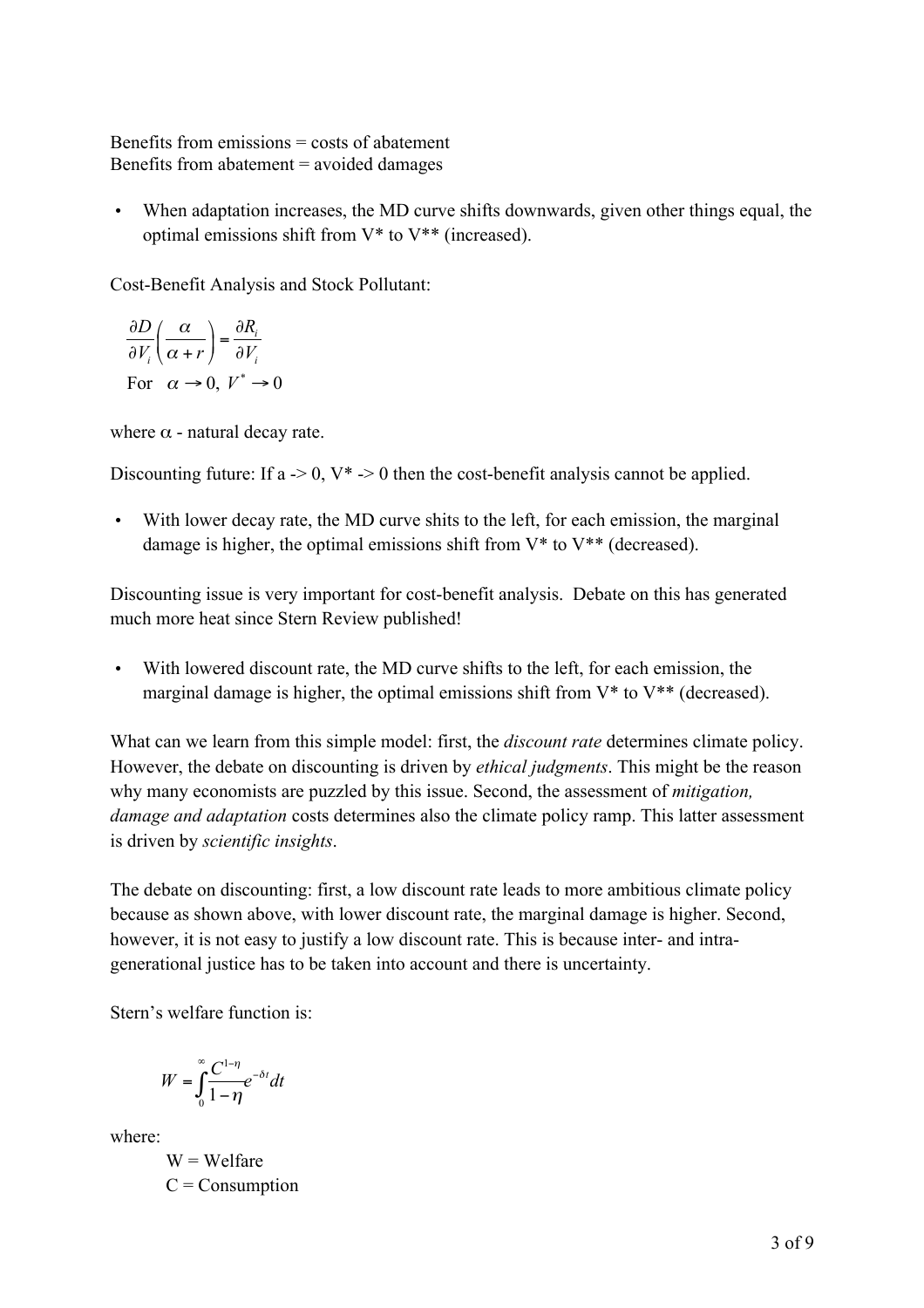$\eta$  = Intergenerational equity

 $\delta$  = Pure rate of time preference (i.e. intergenerational fairness)

$$
\eta = -\frac{\frac{\Delta U'}{U'}}{\frac{\Delta C}{C}}
$$

The problem of ethical duality: both parameters determine the overall investment rate *i* in a simple Ramsey model:

$$
r = \delta + a\eta
$$

$$
s = \frac{a+n}{\delta + a\eta} \beta
$$

where:

 $r =$  discount rate

 $s =$  saving rate

a = labor productivity (or growth rate of the whole economy)

 $\beta$  = capital income share

 $n =$  population growth

 $\delta \downarrow \rightarrow \eta$ <sup>\*</sup>: This is because  $\delta$  = pure time preference rate which also reflects intergeneration fairness.  $\delta$  means that one cares about the equity of intergeneration, based on ethical duality, such a person, to be ethical consistent, should also care about the equity of the intrageneration, thus $\eta$ <sup>\*</sup>. As a result, they keep the discount rate  $r = \delta + a\eta$  almost constant. In other words, the discount rate *r* has no impact on climate policy.

Arguments for low time preference: some economists argue that the assumption of *intergenerational equality* is ethically binding. This leads to an exactly zero pure rate of time preferenceδ. But even taking intergenerational equality as given, the exogenous risk of *civilizational extinction* might legitimate a small nonzeroδ. However, as shown a low time preference rate does not justify a low discount rate. This implies that an option for more interand intragenerational justice does not lead to an ambitious climate policy.

Uncertainty: Subjective uncertainty about the growth rate *g* of consumption leads to smaller expected discount rates that can then be represented by risk aversion.

Capital Asset Price Models (CAP): The choice between the risk-free discount rate  $r^f$  and the risky rate  $r^E$  depends on the correlation  $\beta$  between mitigation investments and the growth rate of consumption *g*. To what extent are mitigation options correlated to economic growth? The CAP tells us that the choice of appropriate discount rate is an empirical issue.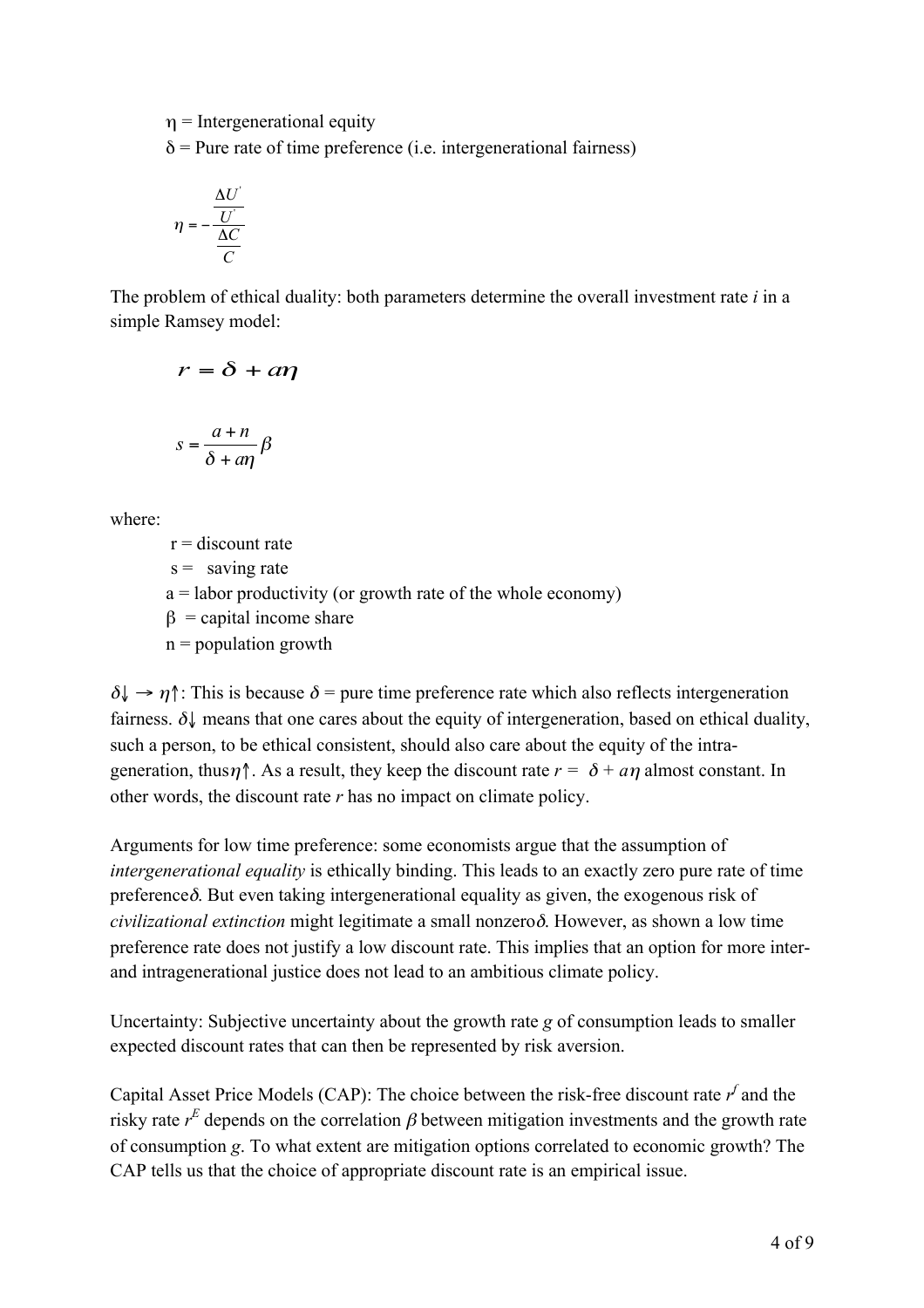Risk-free discount rate

$$
r^f=\delta+\eta\mu-\frac{1}{2}\eta^2s^2
$$

Risky Discount Rate

$$
r^E = \ln E[R^E]
$$

where:  $r^E$  is the gross arithmetic return on equity.

The relevant discount rate for climate policy is:

$$
r = -[\ln(\beta \exp(-100r^{E}) + (1-\beta)\exp(-100r^{f})]/100
$$

(Benefits 100 years from now).

Lessons Learned from CAP: Using historical data

$$
\beta = 0 \Rightarrow r = r^f = 1\%
$$
  

$$
\beta = 1/2 \Rightarrow r = 1.7\%
$$
  

$$
\beta = 1 \Rightarrow r = r^E = 7\%
$$

We found that

- Interestingly, the discount rate for medium values of  $\beta$  is much smaller than what could be expected from a linear relationship.
- This could be used to argue for smaller discount rates and thus for more stringent mitigation action.
- Finally, the CAP tells us that the choice of the appropriate discount rate is an empirical issue.

What we have learned are (i.e. the implication of ethical duality):

- If both ethical parameters are chosen in a proper way, ethics basically has no impact on climate policy. Thus need to take ethics out of picture, otherwise, no way to justify aggressive mitigation actions. The arguments between Stern/Nordhaus over choice of discount rate is irrelevant; if choose terms in equations consistently, ethics has no impact on decision.
- The information required to determine h in all its roles is not available.
- Ethics is not of much help to resolve the discounting issue.
- It is much more important to understand the nature of damage and mitigation costs.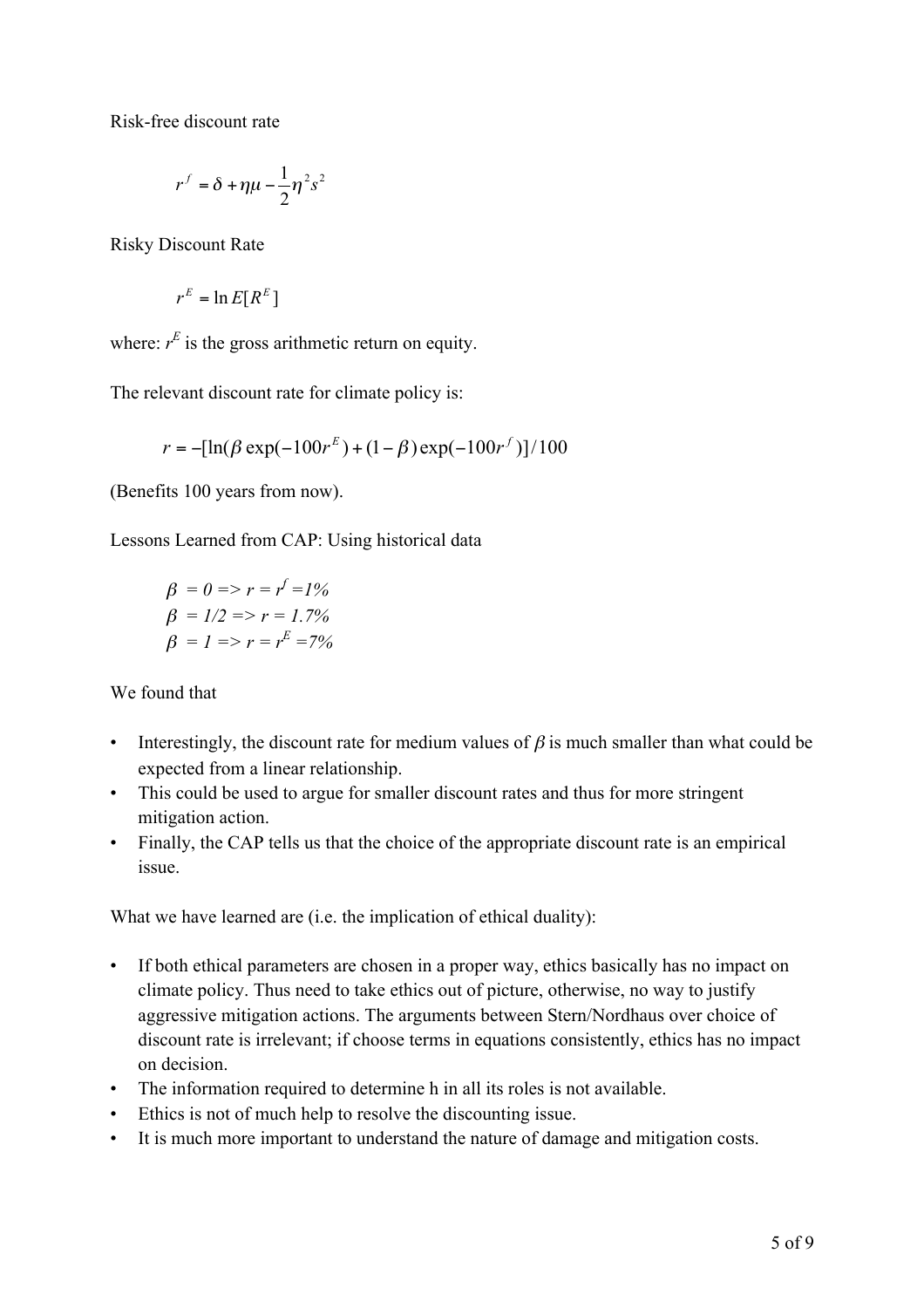However, cost benefit analyses can be problematic because of kinks in marginal cost curve (due to tipping points in climate system). At the tipping points, the marginal damage (MD) curve becomes vertical which are at the tolerable emissions.

Prof. Edenhofer argues for choosing concentration target with certain probability, then trying to generate most inexpensive scenarios possible to reach target. The reasons for a target approach to be justified are: Climate change might activate tipping points and the basis for calculating the social costs of carbon is weak.

Technological change will shift the MC curve downwards which makes the marginal abatement costs lower for every level of emissions and leads to a new optimal emissions to move from E\* (the tolerable emissions) to a lower level E\*\* (the optimal emissions).

Multiple Equilibrium and Non-Convex Optimization

There is no reason why there should be one equilibrium only. Several options are along the curve. It is purely speculative about the adaptive curve shift because so many parameters are not known yet. This is the way many economists think about. Only the points E1 and E2 are stable at the high cost and the low cost. Point in between the low cost and the high cost are unstable.

The Economics of Atmospheric Stabilization: Three stabilization targets with different probabilities to reach the 2° target: 550ppm-eq, 450ppm-eq, and 400ppm-eq. This is an empirical question but not ethnic issue.

 $\beta$  = is the covariance of the market

We should stop debating the ethics issue. By the end is the issue of how technology will allow us to reduce the carbon emissions.

The model REMIND: Energy system model coupled with macroeconomic model. One scenario shows that discount rate plays an important role in rate of technological change. High discount rates penalize "learning" technologies, i.e. most renewables. (Investors want returns in near future with higher discount rates.)

There are many models, with a lot of differences among them but also a lot of similarity among the models. It is better not to rely on only one model, need more models. We need integrated assessment tools to look at solution space. There is more than one path towards a carbon-free economy! 400 ppm can be achieved by all five different models (i.e. multiple paths possible to this target): REMIND, MERGE, TIMER, POLES, and E3MG. Renewables & biomass are important in all the models.

High discount rate, such as 3%, will penalize learning technology and causes under investment. Learning curve is externality which benefits for all others. Short-sight invests low and long-term perspective invests high in learning technologies. Both discount rate and future fossil fuel prices affect mitigation portfolio & total cost! Costs of crude oil and natural gas have been increasing very fast since about 1999, but price of coal also rising (but not as fast.) We are facing a renaissance of coal worldwide! Investments in exploration of oil fields are increasing, as well as investment in non-conventional sources.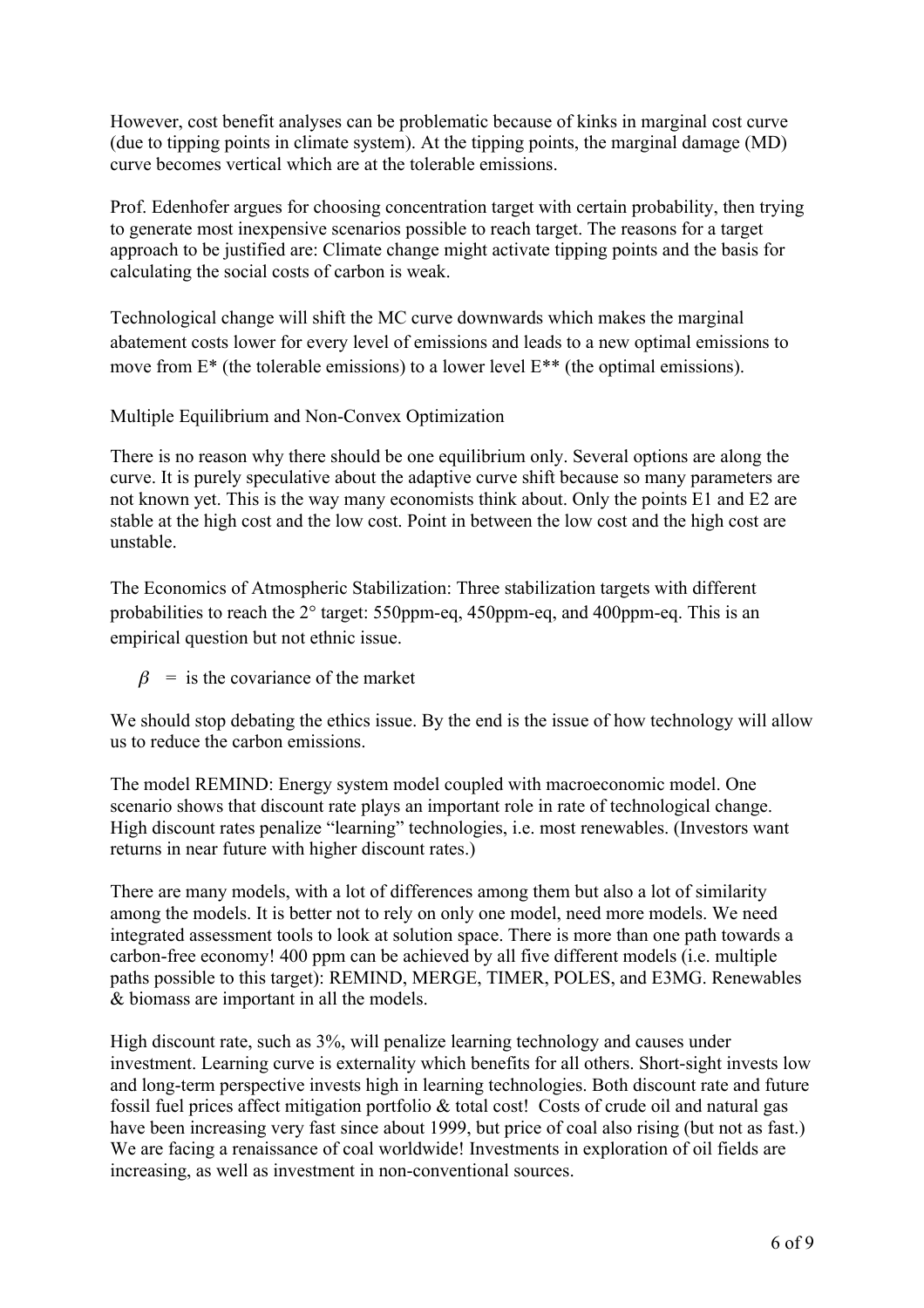There has been a remarkable decrease in energy intensity  $\&$  carbon intensity (due to fuel switch) worldwide until 2000, but since then, both have been increasing! Only Europe has been able to reduce energy  $\&$  carbon intensity in recent years. If oil price has larger increase than coal price, we will see ongoing renaissance of coal. Gas competes directly with goal, but gas price coupled to oil. Also, can a coal-to-liquid option can compete with oil? Gas is coupled to oil because of an institutional reason. Gas and oil are scarce, while coal is cheap and abundant.

If oil price stays high, will see renaissance of coal (oil price and natural gas price are correlated, and natural gas competes with coal; conversion of coal to liquids also a factor). Nuclear is beyond current baseline and not important climate mitigation option. The key message is that most of coal must stay underground; how to do this is important challenge for climate policy (supply side of problem currently neglected, demand side not enough to solve the problem.) There is a strong role for governments in levying taxes and subsidies to keep coal in ground. Need to take into account what does the availability of resources and look at their relative prices. Otherwise, China, and India will not take part in the negotiation process. In the end, we need to come up with price on CO2.

Mitigation costs: technology options for 550ppm target  $\rightarrow$  basically need CCS & high biomass potential to reduce costs.

Rent income of suppliers of coal has to be reduced substantially! It is the most important issue for climate policy (in Edenhofer's view). Most conventional oil could be used, but need to postpone extraction (can make a deal with oil producers.) The same is true with gas producers. Need to understand neglected supply side! How to convince gas/oil/coal suppliers to sacrifice their rent incomes? Climate policy based only on demand side will ultimately not be successful. Without dealing with coal issue, neither China nor India will become part of any global mitigation framework!

To solve climate problem, can't just rely on market. The market no long works to address this issue. Need strong role for government to intervene and additional subsidy. To solve climate issue cannot be achieved without government intervention.

\* \* \*

There is a great deal of debate about the best form of government intervention, how much it should cost, what that money should be spent on, and who should pay for it. Dr Edenhoffer's second lecture compared the strengths and weaknesses of different policy tools that could be used to reduce global carbon emissions. Edenhoffer concludes that a cap and trade scheme combined with a fixed global carbon budget is the best tool available.

When attempting to determine the socially optimal amount of resources to be spent on climate change mitigation, several factors make using a cost benefit approach less efficient than using a global carbon budget approach. A cost benefit approach sets the cost of one additional unit of abatement equal to the total global damages for the rest of time of one additional unit of emitted carbon dioxide. When there is a high level of confidence in the cost and damage curves, this is an efficient approach. However, in the climate system, the possibility of irreversible "tipping points" in the damage curve, where damages increase by a vast amount when some, possibly unknown threshold is crossed make calculating the damages for a given level of carbon much more risky. Additionally, the possibility of technological change could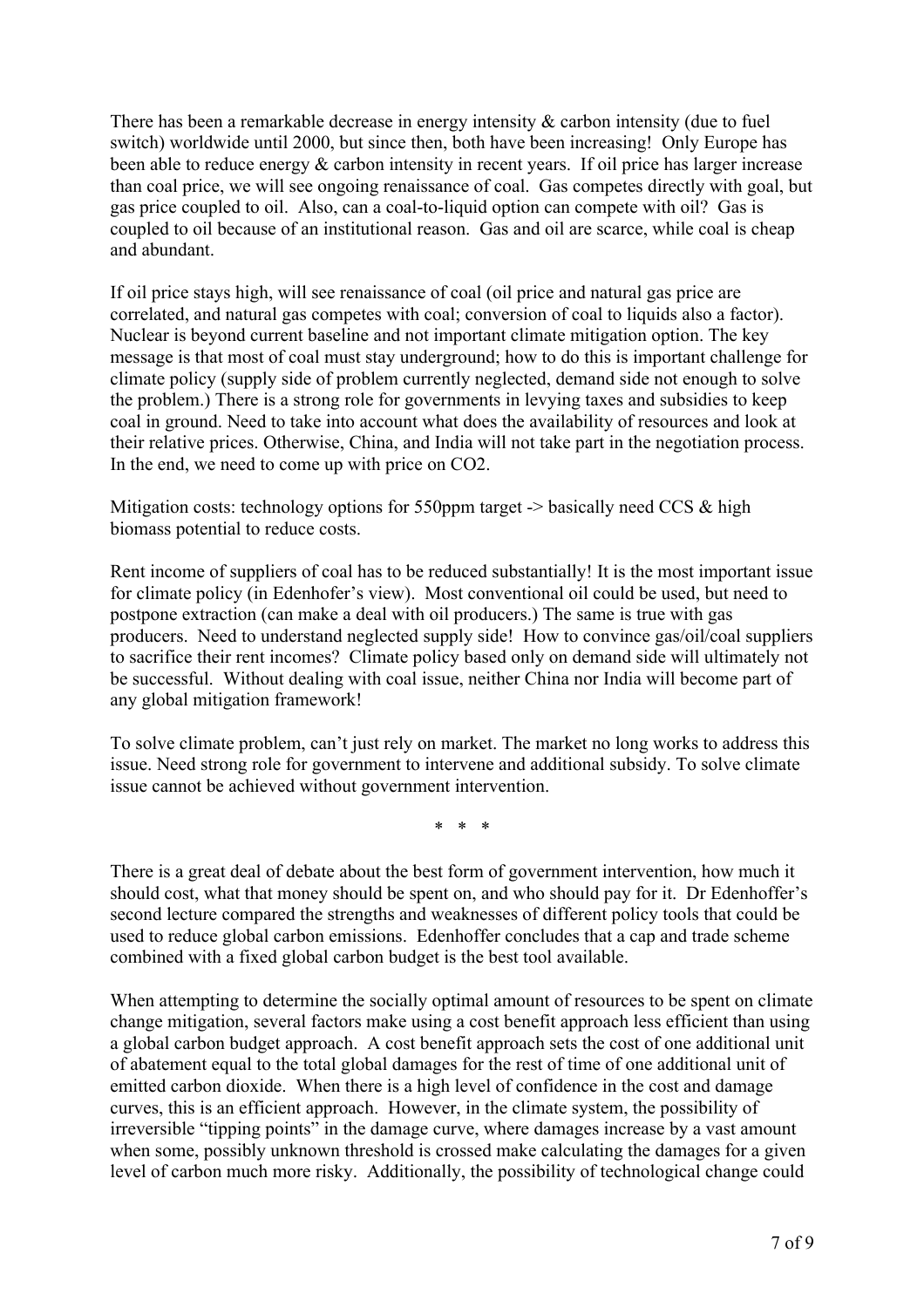reduce the marginal cost of abatement, changing the optimal emissions levels. Finally, both the cost and damage functions may be non-convex, and may have multiple stable equilibria. High levels of uncertainty regarding both cost and damage functions lead Edenhoffer to recommend choosing a fixed global carbon budget rather than an emissions tax as the best policy option to combat global climate change.

If we agree on a total carbon budget, then several other tools are available to provide guidance for the amount of resources that should be spent on carbon abatement. A carbon budget calculates the total amount of carbon dioxide that can be emitted by humans on earth in order to achieve a fixed temperature target with a given probability. Because the stocks of carbon based energy sources like oil, natural gas and coal are much larger than the "stock" of carbon that the atmosphere can safely absorb the carbon budget allowed to prevent dangerous climate change becomes a non-renewable limiting resource.

A type of economic model called the "Hotelling model" can be used to find the optimal extraction paths for the non-renewable resource, which in this case is the amount of carbon dioxide that should be emitted in each year in order to maximize profit from using things like coal, oil, and gas. The extraction paths resulting from each different policy option can be compared to and ideal one.

Once a goal for an emissions path is chosen, many policy tools exist to encourage extraction (release of CO2) along that path. Taxes on emissions could be used, subsidies could be provided for companies that invest in clean technology, a governing body could centrally control emissions and investment in clean technology, a there could be a tax on income generated through high carbon use, or an emissions trading scheme. Each of these methods has flaws, but the most robust method is the emissions trading scheme.

A conventional Pigouvian tax is equal to the damages that one additional unit of carbon dioxide in the atmosphere causes for the rest of time. However, the amount of damage one unit of CO2 creates rises with the stock of carbon already in the atmosphere. Therefore, the tax should rise to infinity as more and more CO2 is emitted, in order to prevent emissions when they need to be stopped. This means that producers, knowing the tax on carbon will only increase, will increase their emissions in order to produce as much as possible before the tax becomes very high. The unfortunate effect of this type of emissions tax would be that carbon emissions would rise, rather than fall. This would have the same effect as creating a common pool resource out of the carbon that can be safely emitted into the atmosphere.

Subsidies on non-extraction are another method of reducing carbon emissions, but the costs to government could become nearly infinitely high, because the regulator must be credible for an infinite time horizon. Pure command and control methods have major political implementation difficulties. They would also require a very high level of knowledge from the regulating agency because it requires the regulator to make all decisions regarding emissions control and the technologies used by each firm, and then credibly enforce that decision.

A high capital income tax would flatten the extraction path, but it would also induce other distortions that would create welfare losses. Effective use of income taxes would also require international cooperation on tax policy, and that tax havens be closed.

This leaves an emissions trading scheme combined with a global carbon budget as our best choice. The basic concept begins with a fixed amount of carbon emissions that will be